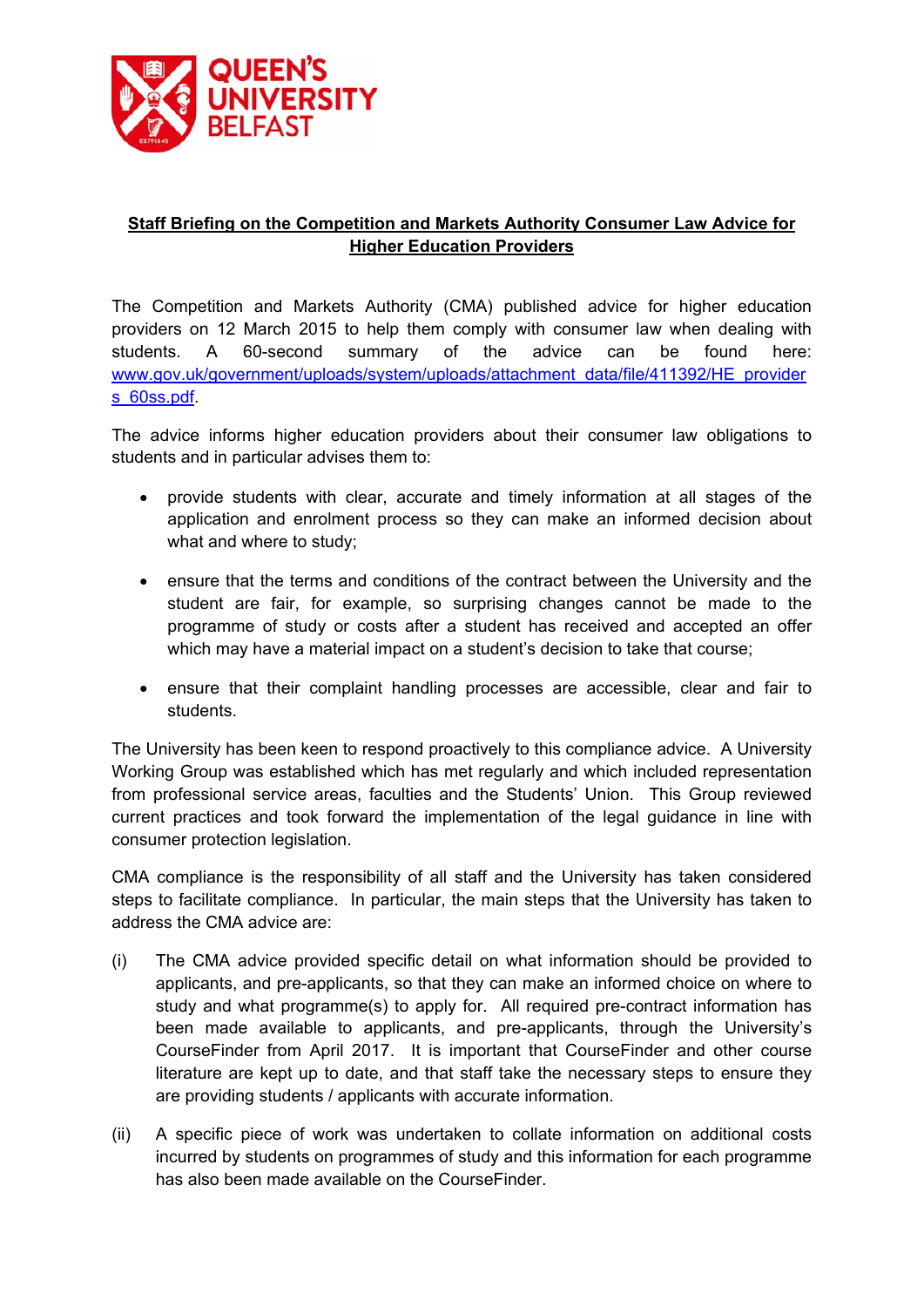(iii) The Domestic Recruitment and Events Team (DRE) has produced a sales handbook which will be used as a toolkit for academic staff, students and sales teams to provide them with consistent and accurate sales information, for use in the domestic market, which is assured to be CMA compliant.

The sales handbook is used by DRE and has been circulated to the Business Development Officers and Recruitment and Events Officers, in each Faculty Student Recruitment Hub, so that they can either use or adapt it to suit their needs and circulate to relevant staff or students involved in recruitment activity in Faculties and Schools. This must be done at a Faculty level. Specific briefings to cover DRE, centrally organised events, will be provided on an event by event basis. These briefings will remind staff and students of the need to ensure they provide information in a way that is compliant with the CMA guidelines. Faculty Hubs are advised to ensure that similar briefings take place for all Faculty/School based recruitment activities.

- (iv) Specific briefings will also be provided on an event by event basis which will remind staff and students of the need to ensure they provide information in a way that is compliant with the CMA guidelines.
- (v) The University Operating Board approved the Terms and Conditions to be issued with each offer of a place on a taught programme of study commencing in 2017. These Terms and Conditions outline the important information that constitutes the contract between the University and the student, for example Study Regulations and Student Finance Framework. The Terms and Conditions were sent with offer letters to all taught students entering in 2017 and are also available on the University website http://www.qub.ac.uk/Study/TermsandConditions/.

The Terms and Conditions will be reviewed annually and approved by the University Operating Board. The Terms and Conditions for 2018 entry are already available.

(vi) The CMA Advice specifies that institutions must directly inform applicants and students of significant changes to their programmes of study. A revised Programme Management Framework has been developed and is available at: http://www.qub.ac.uk/dasa/AcademicAffairs/ProgrammeApprovalandReviewIncludingH EReview/ProgrammeManagement/MajorChangestoExistingProgrammes/.

This framework provides clear definitions for major and minor changes to programmes; has implemented an earlier deadline for the approval of major programme changes to the following year's academic programmes; and supports programme management with accountable procedures and systems in place.

The framework encourages earlier consultation on major programme changes with current students at the earliest possible opportunity, utilising existing student engagement structures.

(vii) The development of a single 'complaints' website is under way to provide information and signposting to the various complaints procedures available to students (including prospective students and applicants).